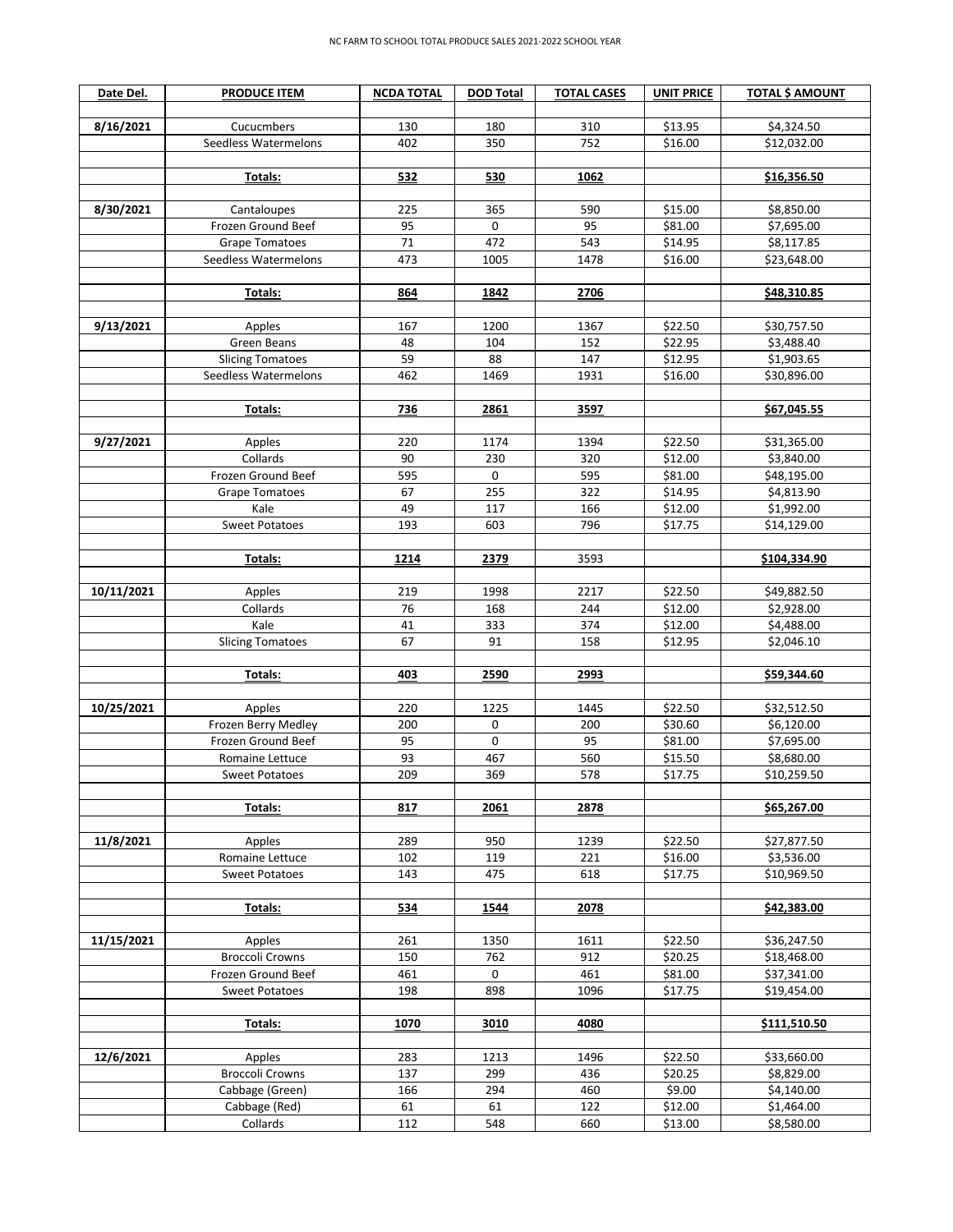|           | Frozen Berry Medley                  | 205        | 0          | 205        | \$30.60            | \$6,273.00                |
|-----------|--------------------------------------|------------|------------|------------|--------------------|---------------------------|
|           | Frozen Ground Beef                   | 411        | 0          | 411        | \$81.00            | \$33,291.00               |
|           | <b>Sweet Potatoes</b>                | 408        | 581        | 989        | \$17.75            | \$17,554.75               |
|           |                                      |            |            |            |                    |                           |
|           | Totals:                              | 1783       | 2996       | 4779       |                    | \$113,791.75              |
| 1/10/2022 | Apples                               | 278        | 797        | 1075       | \$22.50            | \$24,187.50               |
|           | <b>Apple Slices</b>                  | 271        | 0          | 271        | \$28.75            | \$7,791.25                |
|           | <b>Sweet Potatoes</b>                | 180        | 115        | 295        | \$17.75            | \$5,236.25                |
|           |                                      |            |            |            |                    |                           |
|           | Totals:                              | 729        | 912        | 1641       |                    | \$37,215.00               |
|           |                                      |            |            |            |                    |                           |
| 1/24/2022 | Apples                               | 274        | 1154       | 1428       | \$22.50            | \$32,130.00               |
|           | <b>Apple Slices</b>                  | 273        | 262        | 535        | \$28.75            | \$15,381.25               |
|           | Frozen Berry Medley                  | 155        | 0          | 155        | \$30.60            | \$4,743.00                |
|           | Frozen Ground Beef                   | 411        | 0          | 411        | \$81.00            | \$33,291.00               |
|           |                                      |            |            |            |                    |                           |
|           | Totals:                              | 1113       | 1416       | 2529       |                    | \$85,545.25               |
|           |                                      |            |            |            |                    |                           |
| 2/7/2022  | <b>Apple Slices</b><br>Sweetpotatoes | 294<br>118 | 254<br>319 | 548<br>437 | \$29.95<br>\$17.00 | \$16,412.60<br>\$7,429.00 |
|           |                                      |            |            |            |                    |                           |
|           | Totals:                              | 412        | 573        | 985        |                    | \$23,841.60               |
|           |                                      |            |            |            |                    |                           |
| 2/21/2022 | Frozen Berry Medley                  | 200        | 0          | 200        | \$29.16            | \$5,832.00                |
|           | Frozen Blueberries                   | 256        | 0          | 256        | \$26.10            | \$6,681.60                |
|           | Frozen Ground Beef                   | 285        | 0          | 285        | \$81.00            | \$23,085.00               |
|           | Diced Sweetpotatoes                  | 112        | 0          | 112        | \$30.00            | \$3,360.00                |
|           |                                      |            |            |            |                    |                           |
|           | Totals:                              | 853        | 0          | 853        |                    | \$38,958.60               |
|           |                                      |            |            |            |                    |                           |
| 3/7/2022  | Sweet Potatoes                       | 103        | 356        | 459        | \$17.00            | \$7,803.00                |
|           |                                      |            |            |            |                    |                           |
|           | Totals:                              | 103        | 356        | 459        |                    | \$7,803.00                |
| 3/21/2022 | Frozen Ground Beef                   | 236        | 0          | 236        | \$81.00            | \$19,116.00               |
|           | <b>Diced Sweet Potatoes</b>          | 166        | 0          | 166        | \$30.00            | \$4,980.00                |
|           | <b>Sweet Potatoes</b>                | 111        | 254        | 365        | \$17.00            | \$6,205.00                |
|           |                                      |            |            |            |                    |                           |
|           | Totals:                              | 513        | 254        | 767        |                    | \$30,301.00               |
|           |                                      |            |            |            |                    |                           |
| 4/4/2022  | Collards                             | 87         | 148        | 235        | \$12.00            | \$2,820.00                |
|           | Kale                                 | 18         | 52         | 70         | \$12.00            | \$840.00                  |
|           | <b>Sweet Potatoes</b>                | 98         | 814        | 912        | \$17.00            | \$15,504.00               |
|           |                                      |            |            |            |                    |                           |
|           | Totals:                              | 203        | 1014       | 1217       |                    | \$19,164.00               |
| 4/25/2022 | Strawberries                         | 507        | 5926       | 6433       | \$17.00            | \$109,361.00              |
|           | Romaine Lettuce                      | 34         | 131        | 165        | \$18.50            | \$3,052.50                |
|           |                                      |            |            |            |                    |                           |
|           | Totals:                              | 541        | 6057       | 6598       |                    | \$112,413.50              |
|           |                                      |            |            |            |                    |                           |
| 5/2/2022  | Strawberries                         | 585        | 4484       | 5069       | \$17.00            | \$86,173.00               |
|           | Romaine Lettuce                      | 74         | 342        | 416        | \$18.50            | \$7,696.00                |
|           |                                      |            |            |            |                    |                           |
|           | Totals:                              | 659        | 4826       | 5485       |                    | \$93,869.00               |
|           |                                      |            |            |            |                    |                           |
| 5/9/2022  | Strawberries                         | 678        | 5298       | 5976       | \$17.00            | \$101,592.00              |
|           | Romaine Lettuce                      | 38         | 155        | 193        | \$18.50            | \$3,570.50                |
|           |                                      |            |            |            |                    |                           |
|           | Totals:                              | 716        | 5453       | 6169       |                    | \$105,162.50              |
| 5/16/2022 | Broccoli                             | 115        | 156        | 271        | \$20.25            | \$5,487.75                |
|           |                                      |            |            |            |                    |                           |